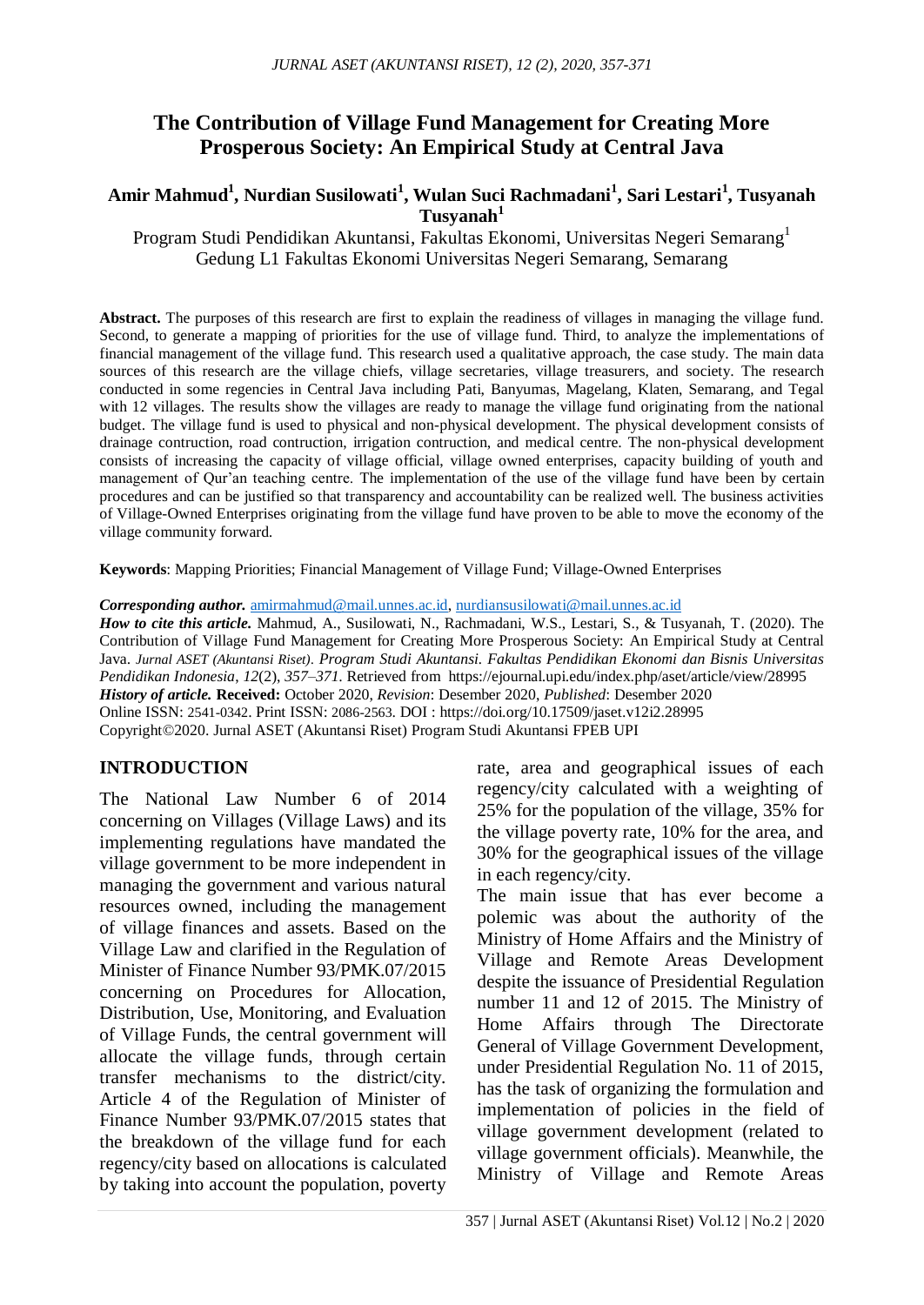Development has the duties relates to the village area development and empowerment of the village communities (Batara, 2017; Desa, 2014).

Based on data from the Directorate General of Treasury, in 2019 the Village Fund ceiling of Central Java Province amounted to IDR 7,889,431,604,000 trillion, with transfers from the state general cash account to the regional general treasury account amounting to 99.91% (IDR 7,882,401,592,997). Meanwhile, transfers from regional general cash accounts to village treasury accounts amounted to 98.49% (IDR 7,763,402,444,005). The amount of village uptake was 52.64% (IDR 4,086,386,449,387). Its mean that the village government has not been used optimal. Some districts that have not been able to optimally absorb village funds are Banyumas (49.92% with total village funds of IDR 360,743,521,000), Semarang (51.95% with total village funds of IDR 181,931,854,000), Klaten (53.69% with total funds villages IDR 374,660,994,000), Pati (54.49% with total village funds IDR 417,038,558,000), Magelang (53.16% with total village funds IDR 383,071,777,000), and Tegal (46.75% with total village funds IDR 339,456,672,000). Village funds that are not absorbed must be returned to the state treasury. The low absorption of funds is an indicator that the village government has not been maximal in performance. This means that many activities have not been realized. Even though village funds can be used for the maximum welfare of the community and independent village development.

The village fund management is expected to run effectively, which is shown by more equitable development in various villages. One of the problems faced by the village people mostly includes the timeliness of the distribution of village funds, the timeliness of the delivery of accountability reports, the taxes that have not been deposited to cash, and the use of village funds for the private one. For the constraints in managing the village fund finances which have been summarized in 25 cases in 12 villages (the

period June 2017 to October 2018), the Village Fund Inspection Report states that some irregularities in the management of village fund include the misuse of authority carried out by the village head, embezzlement of the fund, fictive accountability reports, the quality and quantity of physical works, and negligence of the village treasurers (Meutia & Liliana, 2018; Pratiwi, 2020).

Better development is expected to be able to improve the standard of living of rural communities and be able to reduce existing poverty levels. Meanwhile, the quality of human resources is explained to be an obstacle for village development (van Helden & Uddin, 2016). The results of their research described the implementation of the policies and viewed the factors that hinder the implementation of the village funds. The development process in the village has proceeded according to regulations, but in the distribution phase, there is a delay from the date that has been set. Besides, some obstacles in the implementation of village development are caused by delays in the preparation of technical guidelines and the low quality of human resources.

Some researchers have found that the planning and implementation of village fund activities indicate that the management has been accountable and transparent (Anthopoulou et al., 2017; Galani-Moutafi, 2013; Walker, 2014). Nonetheless, financial accounting policies, the budgeting process, and village financial analysis, based on the findings of (Triani & Handayani, 2018) showed the accounting treatment of transactions that occur in the village. The Regulation of the Minister of Finance 07/2016 also emphasizes this point, which describes and explains the allocation of village fun in more detail. The use of the village fund is prioritized for development and community empowerment. This is supported by the research conducted by (Carter et al., 2013) which discusses the effect of implementing village fund policies on village financial management in increasing the effectiveness of village development programs. This shows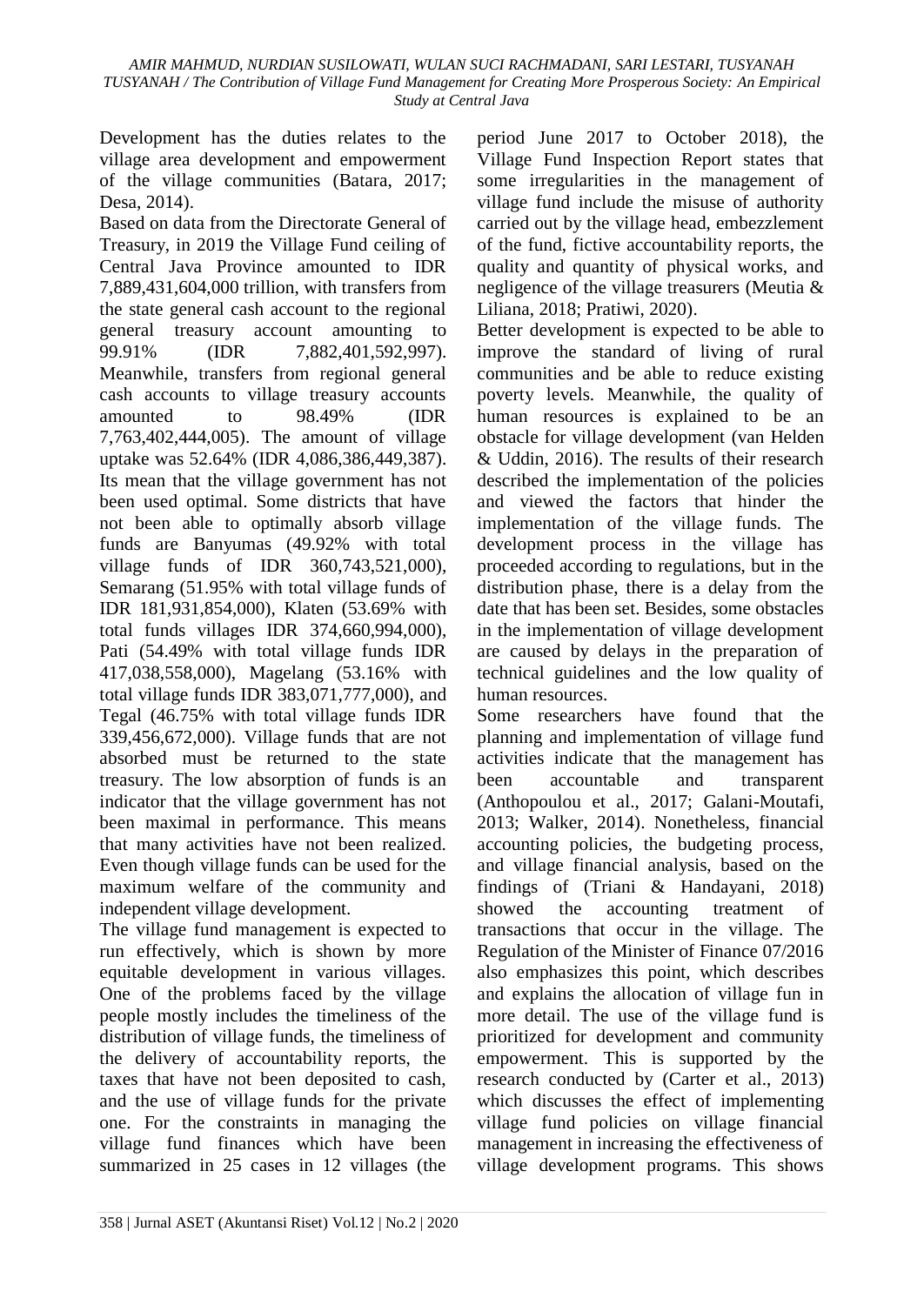that the implementation of village fund policies significantly and positively influences the village financial management and the effectiveness of village development programs.

There are eight samples of villages that are ready to implement the of Law No. 6 of 2014 concerning on the village budgeting. However, they are not yet fully ready due to some obstacles in the implementation of the rule. The main factor is the limited time in the preparation of administration and understanding of the contents of the Act as the basis for the rules. Another factor is the lack of human resources support (N Susilowati et al., 2018). The Village Fund conducted by the Thai government had been started since 2004 (Boonperm et al., 2009, 2013). The channeling process of the village fund into poor rural communities is done through the microfinance so that the funds can be distributed well to the communities. The village fund imposed by the government of Thailand is very suitable for traditional farmers with relatively short credit terms so that the cash flow becomes faster.

This is in line with research conducted by (Menkhoff & Rungruxsirivorn, 2011) who explained that the village fund in Thailand is distributed using a micro-credit scheme. The value of loans managed by the village fund committee in Thailand has been quite stable since 2006 even without the injection of funds from the new government. However, the village fund exceeded the costs incurred so that they exceeded the breakeven point that had been received, and most village funds have a social nature because it is very unlikely that the microfinance to take risks and innovate.

Research has shown that the implementation of the Balesari Village has in principle been carried out based on regulations. However, not all works are carried out in orderly manners. Its implementation has not fully supported the principles of village financial management. The Village Government does not have standard operating procedure yet related to the village fund implementation. This is a requirement to support the implementation of the village funding programs. The Village Fund Administration in Balesari village has a supporting facility; it is the Village Financial System Application (*Siskeudes*) (Setyawan et al., 2018).

The difference with previous research is the focus of using villages funds in the development of village-owned enterprises. This is accordance with the priority of using village funds and sustainable development goals in the form of Village-Owned Enterprises. It can improve the welfare and independence of the village. Our study contributes to the literature on state-ownenterprises as being the companies the state of which have a significant control and a majority or minority property of state capital. This research by doing a systematic analysis of the understanding of village officials on the financial management of village funds, especially the development of Village-Owned Enterprises. The village-owned enterprises represent a pillar of village economy and prosperous society. There has intervention from the village government because the Village-Owned Enterprises capital comes form village government. Besides, our research contributes to strengthening the capability of Village-Owned Enterprises resources that can improve the welfare of the community. One of them is through general service improvements, rural economic growth, and equity.

Based on the background above, this research first to explain the readiness of villages in managing the village fund. Second, to generate a mapping of priorities for the use of village fund. Third, to analyze the implementations of financial management of the village fund.

# **LITERATURE REVIEW**

# **Village Fund Management**

The priorities for the use of village fund are village development and empowerment of village communities. The priority of using village funds is expected to provide maximum benefits for the village community in the form of improving the quality of life, increasing welfare and poverty reduction as well as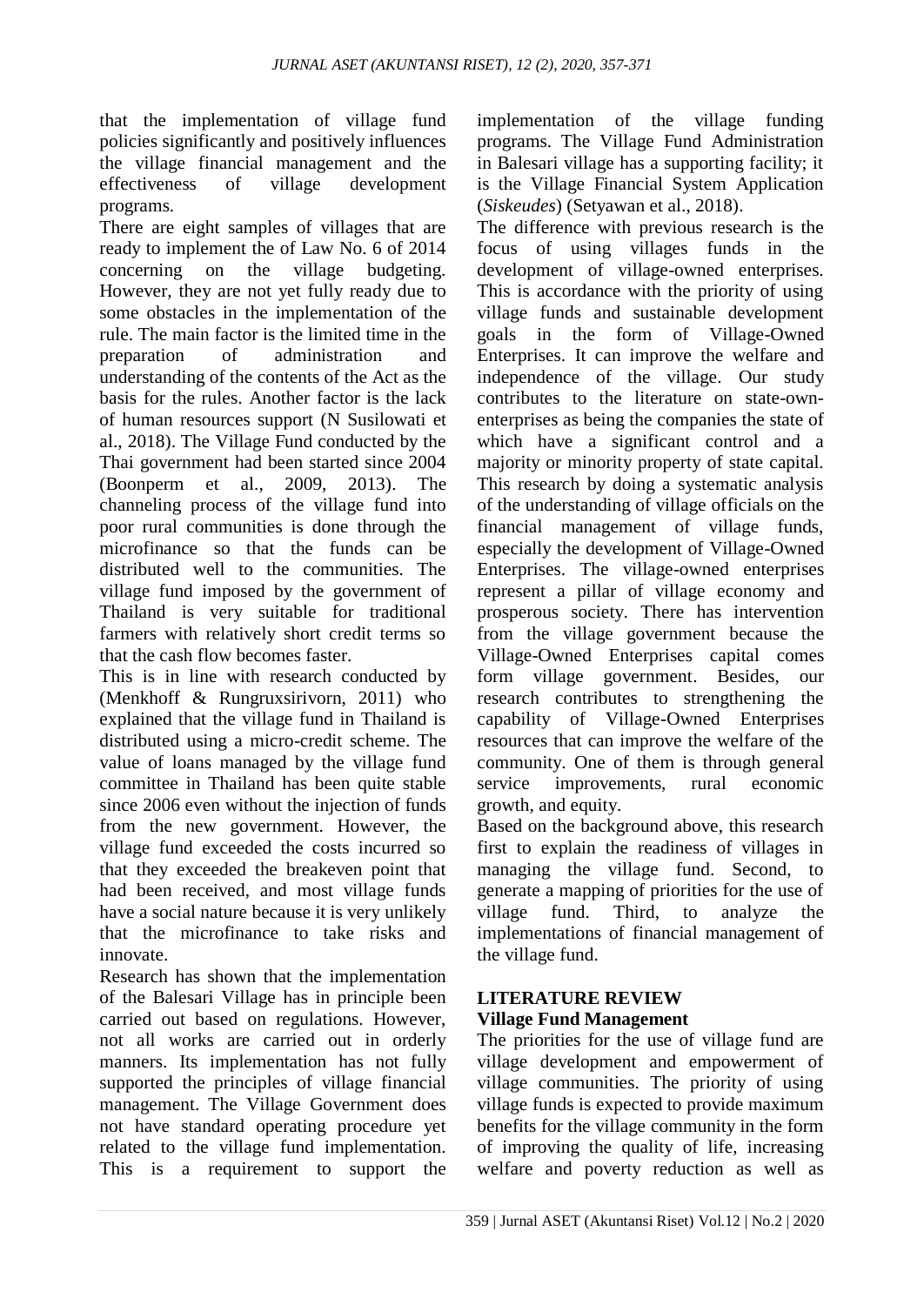improving public services at the village level. In accordance with the mandate of Law Number 6 of 2014 concerning villages, villages are given the authority to regulate their government affairs (decentralization). One of them is managing village fund finances. Village fund management refers to the Minister of Home Affairs regulation number 20 of 2018 concerning village financial management. The principles of village fund management are transparency, accountability, participation, and disciplined budget. Village fund management is all activities that include planning, implementation, administration, reporting and accountability.

Planning is the activity of identifying village government revenues and expenditures are included in the village budget (*APBDes*). Implementation is an activity of using the village budget through a village cash account at bank. Village cash account signed by village head and treasurer. Financial administration is carried out by treasurer. Financial administration is carried out by recording every revenue and expense in the general cash book. Nowday, recording activities are carried out using the village financial system application (Siskeudes).

Reporting is an activity explain the use of village budget. The reports are the village budget implementation and activity realization reports. Village financial accountability give village budget realization through the sub-district head at the end of each fiscal year. The village head carries out reporting and accountability activities.

Since the early years of independence of Indonesia,

# **Public Sector Governance**

Public sector governance arises because of the separation between ownership and management (Simonet, 2011; Subramaniam et al., 2013). Good governance relates to structures, policies, processes, and behaviours that lead to the achievement of organizational goals. Since the independence of Indonesia, state-own-enterprises have had their strategic roles in the economic development. Nowdays, village-owned-enterprises are developing under the mandate of the village law. This separation gives authority to the Village-Owned Enterprises director to take care of the running of the business such as managing funds and making decisions on behalf of the owner. This separation is based on principalagency theory, in which case, the Village-Owned Enterprises directors tends to increase personal profit rather than management goals. The principal is the head of village official and the agent is Village-Owned Enterprises director. Besides having good financial performance, the Village-Owned Enterprises is also expected to have good governance. The definitions and principles of Village-Owned Enterprises governance which currently still survive and can be accommodated and adapted by various existing regulations. There are four important elements in Village-Owned Enterprises governance.

First, fairness which means the certainty of protection of the rights of all holders of fraud and other irregularities as well as the existence of a clear understanding of the contractual relationship between the Village-Owned Enterprises's resource providers and customers. Second, transparency which means an openness regarding information on Village-Owned Enterprises's performance, both on time and accuracy. It is related to the quality of accounting information generated. It is in line with (Astami et al., 2010), the level of government ownership structure has link between state-owned-enterprises and their performance. Third, accountability which means the creation of an effective monitoring system based on the distribution of authority, roles, rights and responsibilities of village officials, Village-Owned Enterprises director, and auditors. Fourth, responsibility which means the Village-Owned Enterprises's accountability to the village officials and the environment in which the Village-Owned Enterprises is established. Good governance and good planning have an influence on the integrity and performance of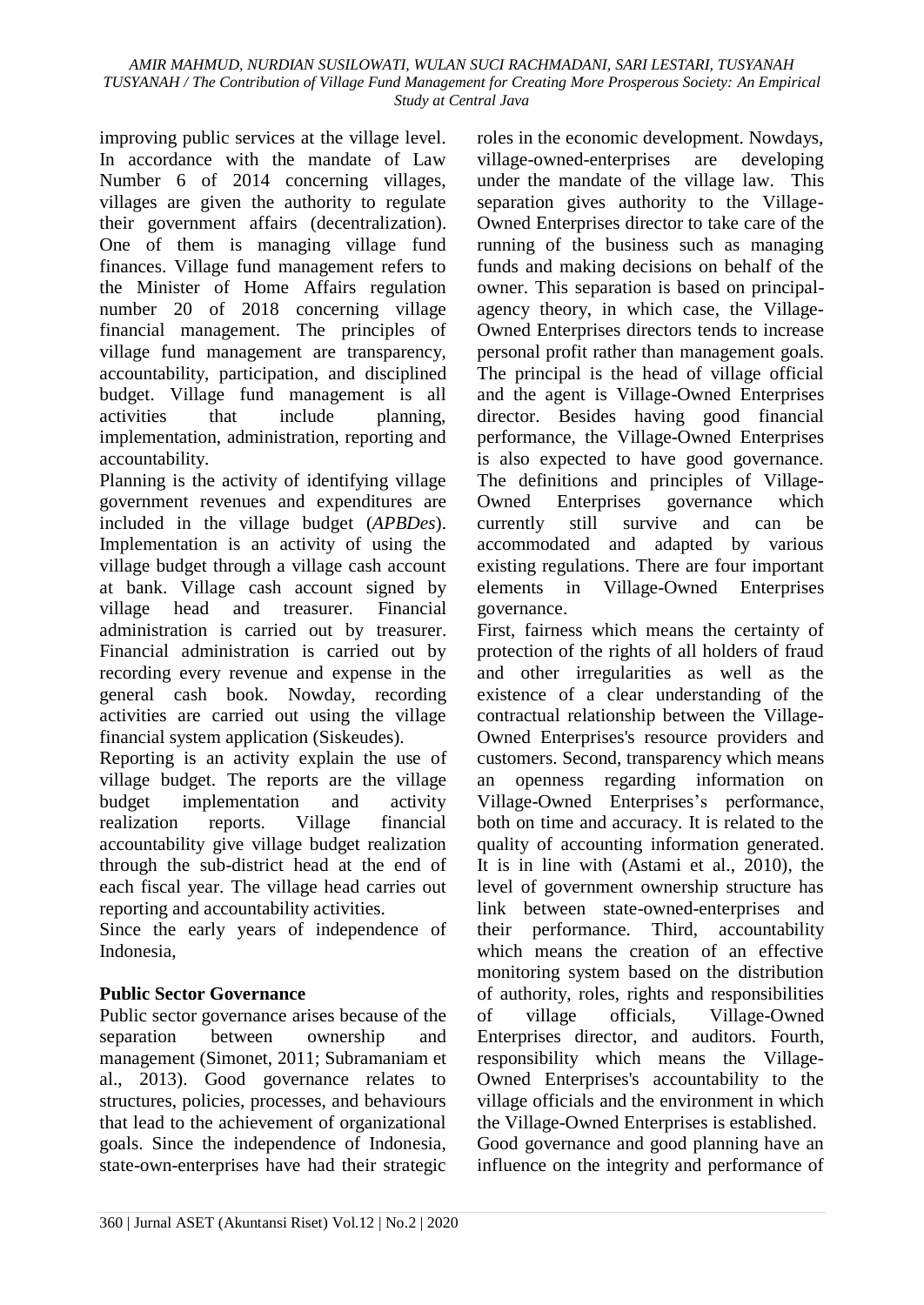government (Said et al., 2016). Its report that good governance consists of three main principles are openness, integrity, and accountability. Village governance is a set of regulations governing the relationship between village officials, creditors, society, and government (Vel & Bedner, 2015).

The other research finding that the development process in the village has been proceeded according to regulations, but in the distribution phase, there is a delay from the specified date. In addition, impediments in the implementation of village development are due to delays in the preparation of technical guidelines and the low quality of human resources (van Helden & Uddin, 2016). The implementation of village fund policies has real and positive effects on the village financial management and the effectiveness of village development programs. It is expected that the management of village fund can run effectively, as indicated by the results of more equitable development in the various villages (Carter et al., 2013). The planning and implementation of village fund allocation activities indicates that the management is accountable and transparent (Anthopoulou et al., 2017).

# **RESEARCH METHOD**

This research used a qualitative approach, the case study. Case study are used because it is considered more flexible in supporting the researchers to find important factors that arise from real-life contexts and cannot be manipulated directly. The case study research is carried out in villages in Central Java Province. The research will be divided into each residency in several regencies in Central Java; they are Pati, Banyumas, Magelang, Klaten, Semarang, and Tegal with 12 villages. There are Karangbanjar, Rembang, Balapulang, Rakit, Boyolali, Ponggok, Jatijajar, Kenteng, Mungkid, Borobudur, Golan Tepus, and Sayung.This district was chosen to be the object of research because it received a lot of village funds, but its utilization absorption was low when compared to other districts. The village funds disbursed by the central government in all villages in Central Java Province in 2019 amounted to IDR 146.000.000.000 until IDR 441.000.000.000.

The research was conducted from April to July 2019. The research was continued from February to March 2020 to obtain a comprehensive uptake of village funds. The data are collected through firstly in-depth interviews using interview guidelines. The interviews are conducted with the village chiefs, secretaries, treasurers, and society. Second, the observations are made to get some real descriptions of the implementation of village fund management. The data are also taken from a literature study, government regulations on the village funds and village finance, as well as scientific journals related to the problem under study. Interview guides are developed based on four indicators; there are the priority use of village funds, implementation of village fund financial management, absorption of use of village funds, and accountability for the use of village funds. The priority use of village funds interview consists of types of priority use of village funds (physical and non-physical development). The implementation of village fund financial management interviews consists of a mechanism for receiving village funds and using village funds (planning, organizing, actuating, controlling). The absorption of the use of village funds is the amount and parties related to the mechanism of absorption of village funds. The accountability for the use of village funds interview is an effective monitoring system based on the division of authority, roles, rights and responsibilities of the stakeholder (external user).

The main data sources in this qualitative study are speeches and actions. Therefore, the main instrument of this research is the researcher itself through some interviews that are expected to be able to analyze more deeply the qualitative data obtained. The data sources of the research are the village chiefs, secretaries, treasurers, and local people in Central Java obtained using purposive sampling. Purposive sampling is a technique for sampling data sources with certain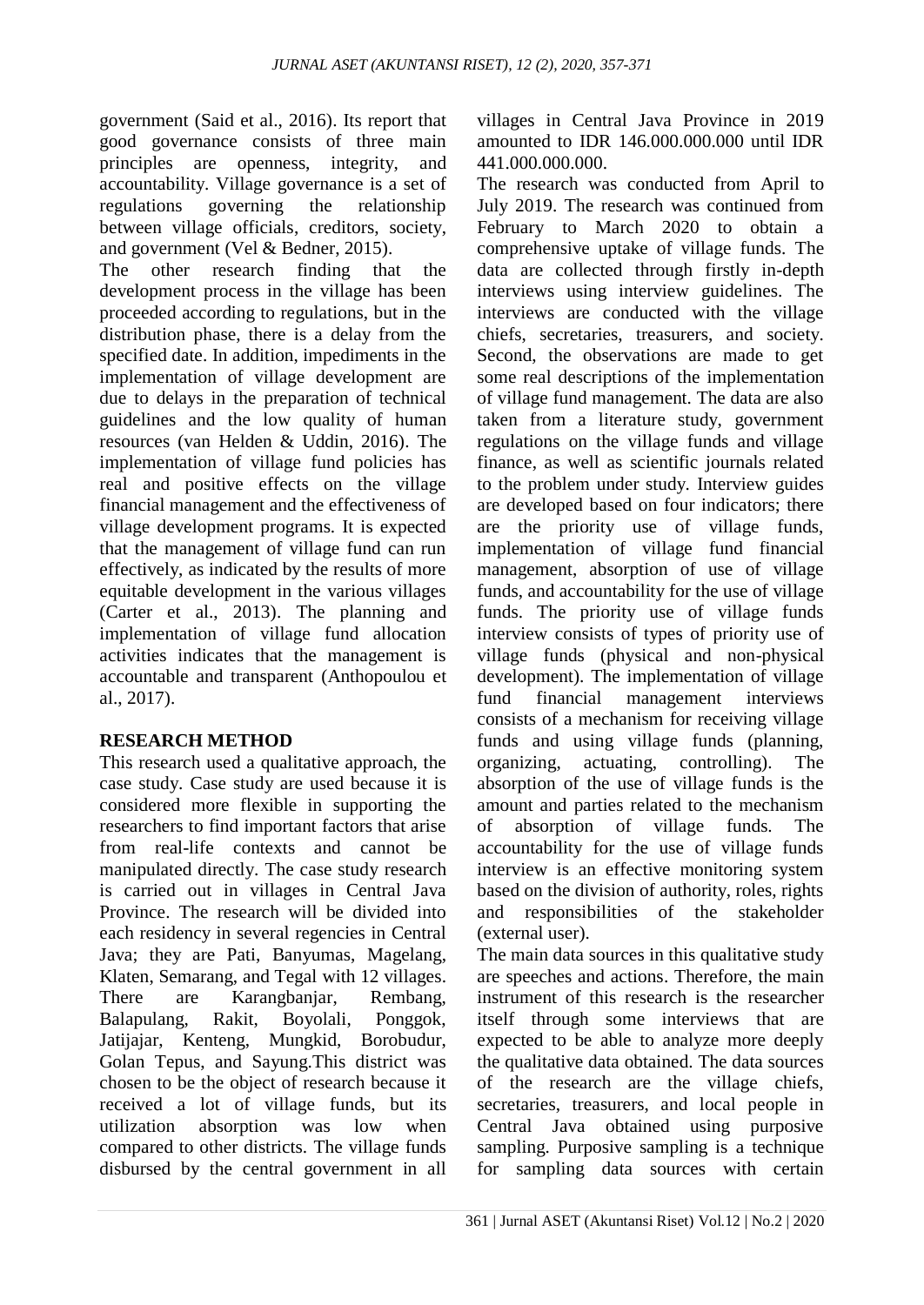*AMIR MAHMUD, NURDIAN SUSILOWATI, WULAN SUCI RACHMADANI, SARI LESTARI, TUSYANAH TUSYANAH / The Contribution of Village Fund Management for Creating More Prosperous Society: An Empirical Study at Central Java*

considerations (according to research purposes). The analysis of the data used in this research uses Miles and Huberman's qualitative data analysis techniques. There are three paths of qualitative data analysis, namely data reduction, data models (data display), and concluding or verification.

#### **RESULT AND DISCUSSION**

The readiness of the villages in managing the village fund can be seen from the capacity of human resources in the village environment including the latest education, experience, workshops, and training that have been attended, as well as an insight into the village

officials related to the village fund management.

Mrs. Andina said that her village has qualified for human resources management.

"…Rakit Village has a competent human resource that can be good management of village funds."

Similarly, the district head (Mr. Amin) also stated.

"…My village treasurer has a degree in accounting, so he can manage money properly."

Based on the interview, the village chiefs' last education is senior high school to the bachelor program. There is an academic qualification of the village apparatus in six districts.

Figure 1. Academic Qualification of





The low quality of human resources is explained to be a barrier to village development according to the results of (Setyawan et al., 2018; van Helden & Uddin, 2016) . On the other hand, the village officials have already understood what should be prepared in disbursing and channeling the village fund. In preparing the disbursement of the village fund, several things that need to be prepared are proposals and budget plans for one year. The proposal contains details of the results of the officials' meetings, consisting of the Village Government Work Plan and the Village Medium Term Development Plan. For the first stage of realization, the submission of village fund disbursements is usually complemented by the report of the realization of the previous year's budget, village budget, and most importantly the current Village

Government Work Plan. The process of disbursing the village fund starts from the transfer of regional cash to the village fund involving the village chiefs, treasurers, secretaries, and those from the sub-district as representatives of the district, as well as the activity implementation team. The chiefs, treasurers, and secretaries are the village representatives as the submitting party should obtain approval from the sub-district officials. If the approval has been obtained, it will proceed to the Village Community Empowerment Office.

Mr. Suyud said there are three stages of the disbursement of village funds.

"…the disbursement of phase I was 20% of the funds, in addition to the request letter, the *APBDes* of the current year were also attached, then the *RKKD* (Village Activity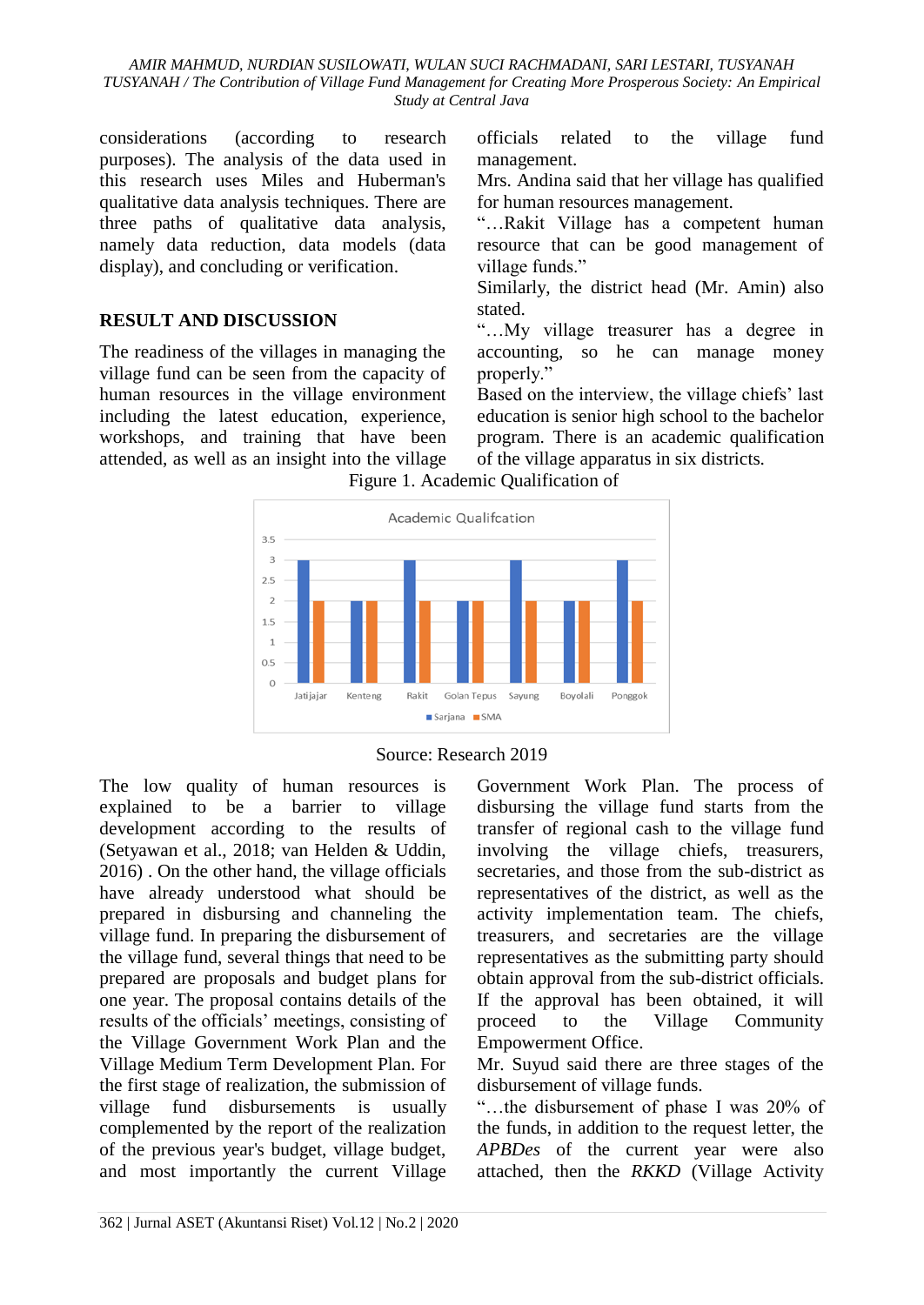Work Plan). The *RKKD* is made 100%. For stage I, it is 20%, stage II is 40%, and then stage III is 40%."

Similarly, the district head, Mrs. Rubiah also stated.

"… The Village Fund from the central government has 3 phases, each 20%, 40%, 40%. The first stage in March, the second stage in April, while the third stage has not yet been disbursed, because the conditions have to absorb 75% of funds."

Furthermore, in the distribution of the village fund, there is a mechanism or procedure for channeling the fund from the village budget to the details of activities. The draft village fund activities are prepared before submitting the fund. The Village Budget Plans proposal to the Village Development Planning Office is intended to disburse the fund. After that, the village fund is received in some stages. This is inline with research by (Vel & Bedner, 2015) that decentralization has the main role to make a good planning for the village budget. The society or community of village have to control and manage the implementation of village budget.

After the fund has reached the village, it is then distributed to each activity to the activity implementation team (physical team) by considering the activity proposal submitted by the previous technical team. The Activity Implementation Team plays a role in assisting the implementation of activities or Head of Activities in the procurement of goods and services. The village funds distribution is done quarterly (every three months), but the exact time is uncertain. It is usually done around March, August, and November.

The disbursement of the fund can be decreased after the accountability report in the last period is over. The results of the study are in line with (Gödecke & Waibel, 2011) who found that the development process in the village has been running according to applicable regulations, but in the distribution phase, there has been a delay from the specified date. Also, the implementation of village development is due to delays in the preparation of technical guidelines and the low quality of human resources.

The priority of using the Village Fund is based on some principles, for example justice, which means prioritizing the rights or interests of all villagers without any discrimination. The second one is to prioritize the interests of the village which are more urgent, more needed, and are directly related to the interests of most of the people. Third, the village typology is to consider the circumstances and reality of geographical, sociological, anthropological, economic, and ecological characteristics of the village, as well as changes or developments in the village progress.

The priority of using village funds for village development activities as said by Mrs. Ragil (the treasurer).

"…For the development is still the same as last years, such as road construction, making slides, and repairing kindergarten."

Similarly, the district head (Mr. Amin) also stated.

" …village funds used for road construction and also empowerment. The focus is on empowering *PKK* cadres.

The priority of using village funds for village development activities as said by the district head (Mrs. Rubiah).

"…In 2019, we will disburse it for stage I for concrete rebate activities in *RW IV*, then concrete rebates in *RW III*, then drainage in *RW III*, then decor plates in *RW IV*. This is the first development, for the second phase, the construction is only one activity, there is bridge rehabilitation in *RW I*."

Based on the interview, the priorities in the use of village funds are intended to encourage the managers to prioritize the principle of prioritizing common interests that are more urgent, more important and directly related to the interests of the majority of village communities. Based on the results of interviews conducted, the village fund is spent to finance both physical and non-physical development. Physical development appears to be in the form of facilities and infrastructure (Desa, 2014). Non-physical development is the development that aims to improve the level and welfare of the community in general, both the improvement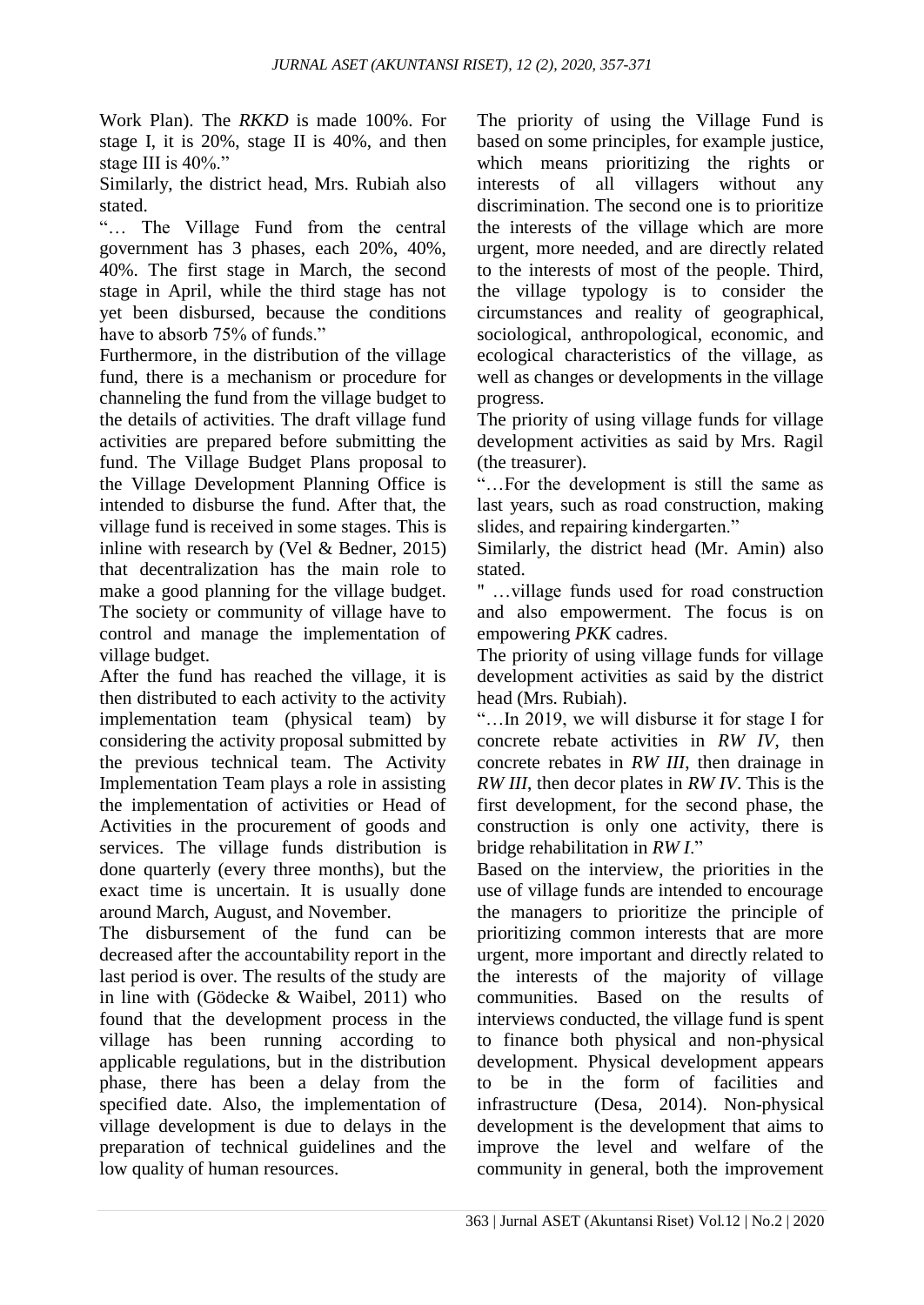and welfare of the community in the fields of education, health, and in other aspects. The results related with research by (Setyawan et al., 2018) village funds are sourced from national/state budget for villages transferred through the district used to village development, community development and empowerment.

In managing the fund, each village has considered some priorities on both physical and non-physical development. The physical development is manifested in the construction of a village hall, medical center, roads, bridges, drainage, irrigation, field Retaining wall, wells, educational institutions, and so on. Meanwhile, the non-physical development is in the form of empowerment and training such as increasing the capacity of village officials, increasing the capacity of administrators of Village-Owned Enterprises (*BUMDes*), and Micro, Small and Medium Enterprises (*UMKM*) of the community, medical center personnel, capacity building of youth groups and Village Unit Empowerment Cadres (*KPUD*) and the Qur'an Teaching Center (*TPQ*). Also, the fund is used to increase the capacity of village institutions, starting from *RT/RW* (neighborhood associations) and so on. Generally, the programs or activities in the empowerment aspect are non-physical, but this is not always the case. The activities can also be in the form of physical programs that support nonphysical ones, for example, procurement/support of equipment for the training. It is in line with research by (Nurdian Susilowati et al., 2019) that village official doing the development of capacity *BUMDes* manager and director to increase knowledge and skill in managing *BUMDes*.

Mrs. Anna said that the village fund was used for empowerment development.

"…For the empowerment there was an increase in the capacity of village officials, then an increase in the capacity of *BUMDes* administrators, then an increase in the capacity of village institutions starting from RT, RW and so on. Furthermore, there is an increase in the capacity of youth organizations and empowerment cadres (*KPUD*)."

The priority of using village funds in Karangbanjar was explained by Mrs. Anggita. "…village funds have used to the construction of village hall buildings, roads, and village Retaining wall while in the field of empowerment, in 2018 priority is given to training and empowering *BUMDesa*."

For the capacity building of the village officials, several villages focus on computerized training. A computer is an important tool for village officials to do their works as part of the village government. This is done by considering that the works will be more effective and efficient than doing it manually by taking notes in thick books. Computers provide data management solutions quickly and accurately and generate reports/information time needed by information users. Thus, computerized training is expected to support good village governance.

The priorities of the village fund spending are following the Regulation of the Minister of Villages, Remote Areas, and Transmigration in 2016. Following is the mapping of the priorities of the village fund in Central Java (Table 1).

|     | . .                                       |                                                                                                                                                            |
|-----|-------------------------------------------|------------------------------------------------------------------------------------------------------------------------------------------------------------|
| No. | <b>Physical Development</b>               | <b>Non-physical Development</b>                                                                                                                            |
|     | Construction<br>village<br>of<br>building | hall Increasing the capacity of village officials                                                                                                          |
| 2   | Medical center development                | the<br>Increasing<br>capacity<br>the<br>of<br>management of<br>Village<br>Owned<br>Enterprises (BUMDes), and Micro, Small<br>and Medium Enterprises (UMKM) |
| 3   | Drainage construction and repair          | Capacity building of the youth groups                                                                                                                      |

Table 1. The Mapping of the Priorities of the Village Fund in Central Java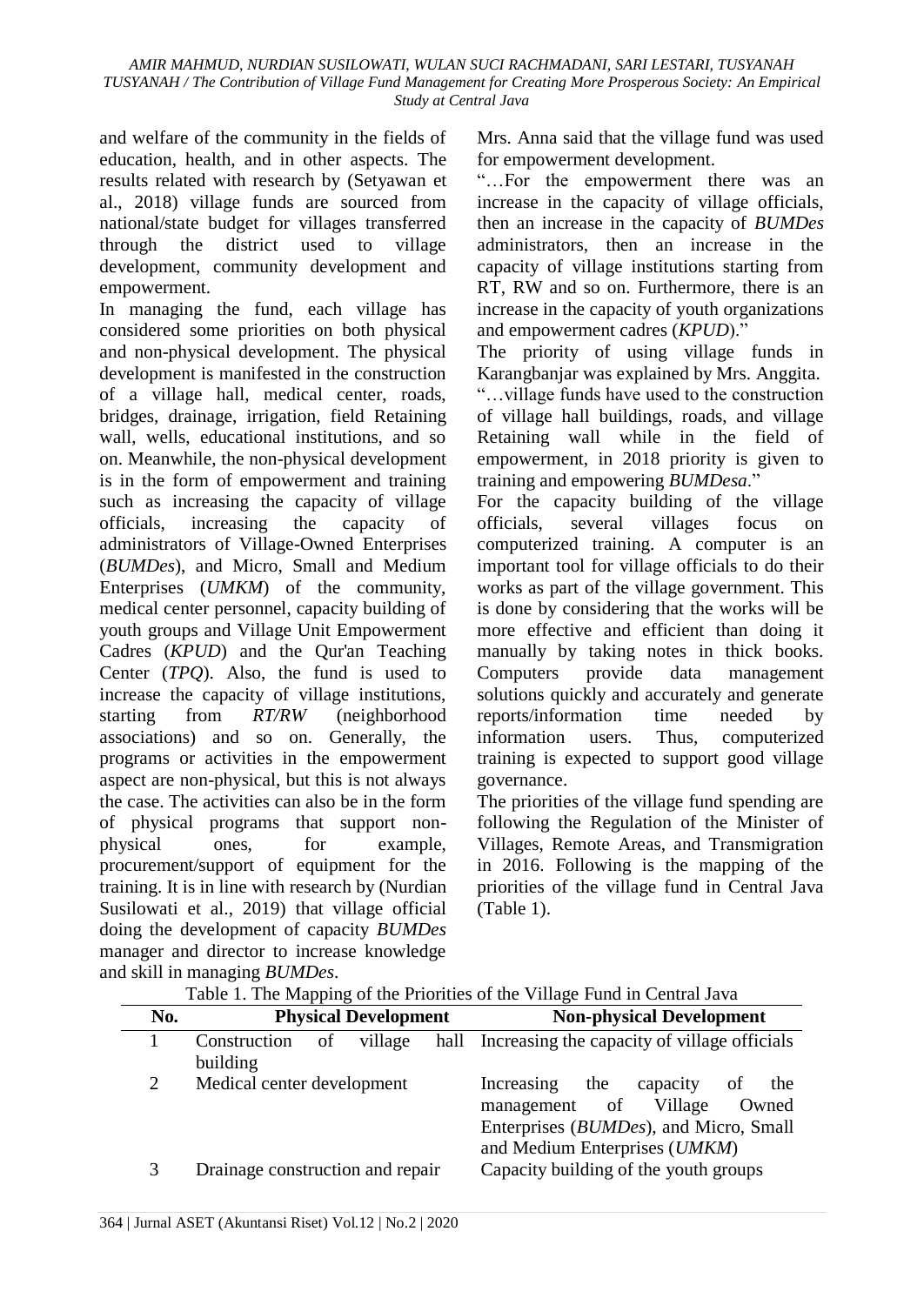| $\overline{4}$ | Irrigation making and repair | Improvement<br>Unit<br>Village<br>- of                                  |
|----------------|------------------------------|-------------------------------------------------------------------------|
|                |                              | <b>Empowerment Cadres</b>                                               |
|                |                              | Field Retaining wall repair and Capacity Building for the Management of |
|                | development                  | <b>Qur'an Teaching Center</b>                                           |
|                |                              |                                                                         |

# Source: Result Research 2019

The Village Budget (*APBDes*) is implemented under the Village Consultative Meeting (*Musrenbangdes*). This is because the basis for the preparation of the village budget is the *RPJMDes* and *RKPDes*, whereas the *RPJMDes* and *RKPDes* are prepared based on Musrenbangdes (Village Development Planning Deliberation). *Musrenbangdes* (Village Development Planning Deliberation) is implemented to involve all elements of the community, starting from the village chiefs and officials, and the village community which includes the hamlet chiefs, youth, and other residents. This is in line with research by (Meutia & Liliana, 2018) that village official must organize musrenbangdes in budget preparation.

The implementation of village fund management often faces complicated obstacles, one of which is that the use of the village fund is not on target and not following the people's needs. Also, the highly complicated Accountability Report or *LPJ* remains the main issue faced by most villages in implementing good village fund management. This constraint is related to looking for transaction evidence, especially for activities for which there are no written/printed transaction notes.

The problems related to inaccuracies in the use of village funds occur due to the existing circumstances. For example, the village fund has just been transferred at the end of December, while several activities and developments could not be realized. Therefore, if we want to manage the village fund by the activities written in the village budget, obviously we cannot. To overcome this issue, the village fund manager provides an alternative solution by budgeting it in the following year. However, some villages have tried to touch all aspects of activities and development by adjusting the budget ceiling, Internal control carried out by the village chefs is to criticize the village budget and

but if this is done frequently, the development progress will not be optimal as expected.

The programs set in the village budget are contained in village spending. In Karangbanjar village, for example, the spending is grouped into five main aspects, namely village development, village governance, community empowerment, community development, and disaster bailout. In the 2018 accountability report, all activities could be carried out and realized, except in the disaster sector. This is because in 2018 no disaster occurred, so the fund was diverted to other fields. This is in line with (Fitriyani et al., 2018), accountability and transparency can guarantee access for everyone to get government organizations information such as the performance of village.

The community involvement in the implementation of the village fund can be seen during the preparation of village-level meetings. The local people can participate in proposing any social activities that should be prioritized. Besides, the other tangible form is community participation in physical development such as community service for road construction. Another role that can be taken is supervision. The supervision conducted by the community is carried out through the Village Representative (*BPD*). Thus, *BPD* functions as an agency that accommodates community protests and proposals. A simple example is when the road construction is supposed to be 10 metter but it is only realized only 8 meters, the people may complain about this problem to *BPD*, then *BPD* tells the village government. Also, the installation of the village budget report in every corner of the village becomes a place for community supervision. The whole community can complain about all matters and observations if they find irregularities in the implementation of village development.

activities that will be carried out. The village chief and village secretary together review the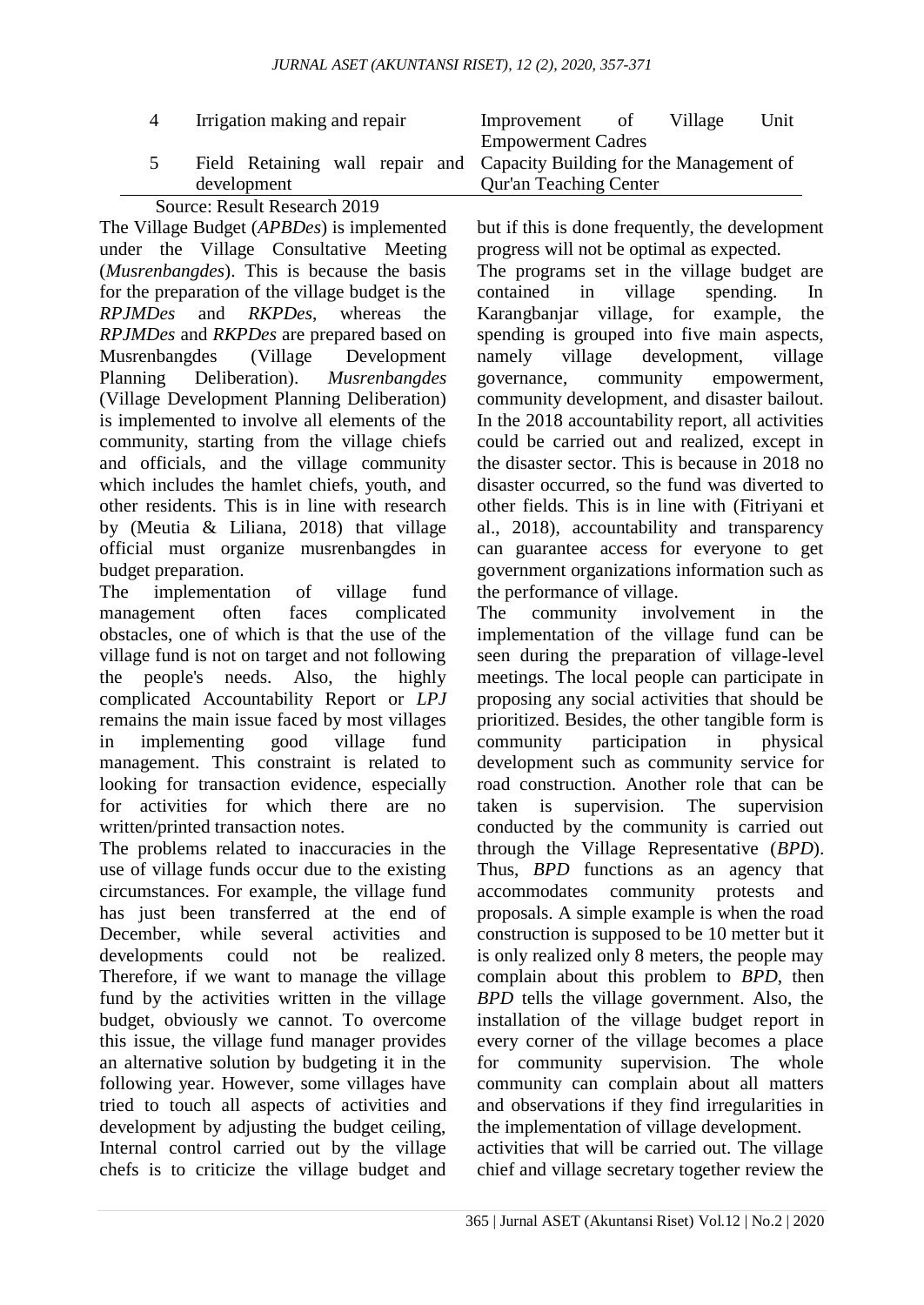proposals submitted to the village. These activities include internal control so that the village fund can be channeled according to the village medium-term development plan and village budget plan. The internal control carried out by the village chief is related to the clear division of tasks for each village official. This is done there is no overlapping work to simplify the supervision process (Nurdian Susilowati et al., 2020). Besides, (Purnamawati & Adnyani, 2019) explained that spiritual dimension is able to increase the accountability and transparency of village funds as they stand stick to the law of karma phala through the principles of Moksartham JagadhitaYes Caiti Dharma.

For examples in development, there is a special section of people's welfare; it is welfare section (*Kasi Kesra*) responsible. Internal control is also carried out in the financial sector. The village treasury fund is never held by the village chief, and all are directly held by the treasurer to be managed. Both periodical and incidental meetings are also another way of internal control conducted by the village chief.

The absorption of the fund in each village is nominally different, ranging from six hundred million to one billion rupiahs. The village fund spending uses the 40-40-20 model, meaning that in the first phase, it is usually spent as much as 40% of the total proposed fund, 40% in the second stage, and 20% in the third. However, this model is not applied in all villages; some use the 20-40-40 model.

Furthermore, the village fund management does not stop at the implementation stage but

also reaches the accountability phase. The report process begins with the collection of transaction evidence and is recorded in a general cash book. Furthermore, the accountability report is made, which is then submitted to the sub-district level to be revised if there are still inconsistencies (Kislat & Menkhoff, 2016; N Susilowati et al., 2018). The report is in the form of a report sheet or binding, containing details of activities that have been completed, proof of transactions, and documentation of activities. The implementation of accountability for the use of the village fund is carried out at the end of the year with maximum reporting at the end of the following January. The accountability of the fund is reported to three parties, namely sub-districts, related village offices such as *BPD*, and regency levels (Regional secretary) if there are any supervisions. Evidence of the accountability contains transaction sheets, general cash books, documentation of activities, and results of the discussion. Also, the village government makes billboards containing the receipts and use of the village fund. The billboards are installed in front of the village office and other strategic locations in the village, so that the financial accountability and transparency can be realized well. These results are consistent with the study of (Walker, 2014) who stated that the planning and implementation of village fund allocation activities indicate that the management is accountable and transparent. There is a village fund management model base on research (Figure 2).

Figure 2. Village fund management model base on research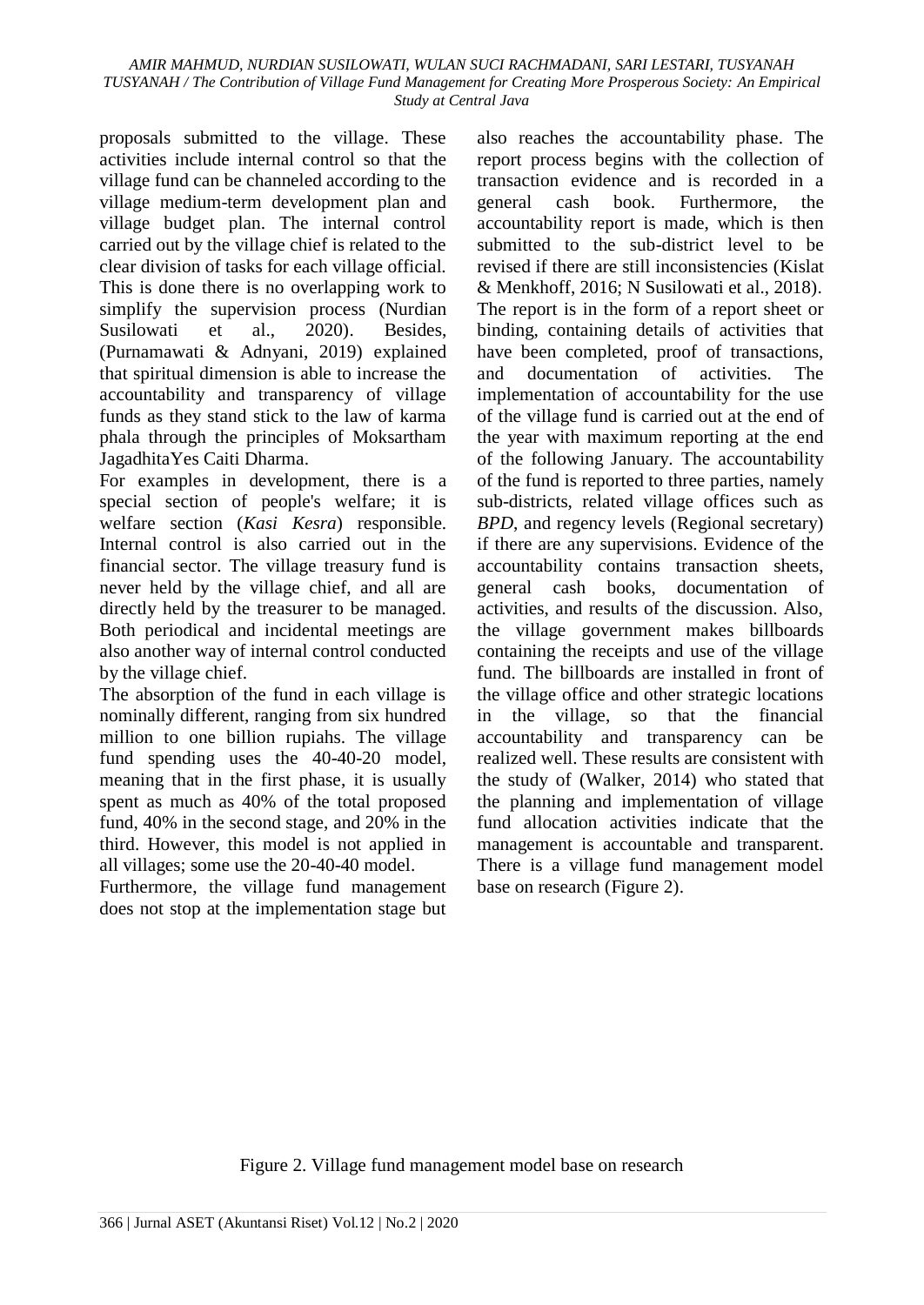

Source: Research 2019

Village-Owned Enterprise (*BUMDes*) is a business entity in which entire or most of its capital is owned by the village through direct participation from the village assets that are separated to manage assets, services, and other businesses for the maximum welfare of the village community (Grossi et al., 2019). Establishment of the village-owned enterprise aims to improve the village economy, optimizing village assets to be beneficial for the people's welfare; increase community efforts in managing the economic potential of the village; develop business cooperation plans among villages and/or with third parties; creating market opportunities and networks that support citizens' general service needs; open employment; improve community welfare through improving public services, growth and equitable distribution of the village economy; and increase the income of the village community and the villages' original income (Feriady & Susilowati, 2019). The village-owned enterprise capital can come from the people and the village. The village government provides village-owned enterprise's capital from the village fund (Nurdian Susilowati et al., 2019). The villageowned enterprise management should be approved by the village government so that the revenue share of village-owned enterprise income is determined fairly. The villageowned enterprise can be in form of a corporation as a capital alliance, formed based on an agreement, and conducting business activities with capital that is mostly owned by the village-owned enterprise, under the laws

and regulations concerning on the corporations; and Microfinance Institutions with the village-owned enterprise contributing 60 (sixty) percents, by statutory regulations regarding microfinance institutions (Menkhoff & Rungruxsirivorn, 2011).

There are various types of village-owned enterprises in Central Java. Among them are engaged in providing basic needs, such as Asung Daya in Jatijajar village, Bergas subdistrict, Sumber Arto in Kenteng Village of Bandungan sub-district. Also, there is a form of the corporation which manages attractions in Serang village, Karangreja sub-district. There is also Maju Jaya enterprise in the form of a savings and loan cooperative in Losari Village, Rembang sub-district.

The village-owned enterprise has successfully managed its business activities. Every year can contribute to high original village income to the village government. The community member as the manager is also very enthusiastic in developing business continuity. Various innovations have been made by the village-owned enterprise so that they can compete with private minimarkets. Through the creativity of the management, the types of products sold are increasingly varied. Therefore, consumers can enjoy high-quality products. The research in line with (Carter et al., 2013; Suryadarma & Yamauchi, 2013) stated that the implementation of village fund policies has real and positive effects on the village financial management and the effectiveness of village development programs. It is expected that the management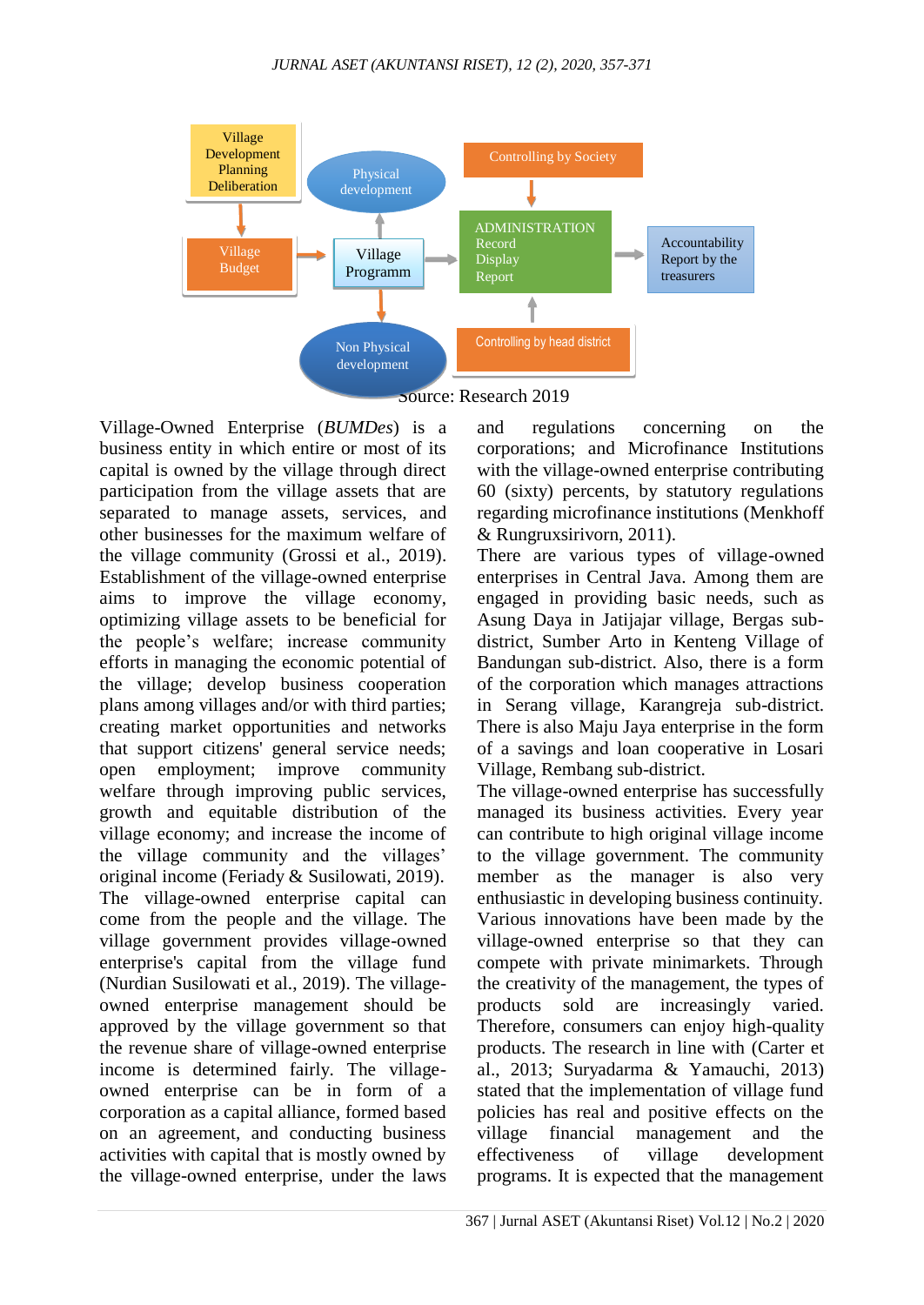#### *AMIR MAHMUD, NURDIAN SUSILOWATI, WULAN SUCI RACHMADANI, SARI LESTARI, TUSYANAH TUSYANAH / The Contribution of Village Fund Management for Creating More Prosperous Society: An Empirical Study at Central Java*

of the village fund can run effectively, as indicated by the results of more equitable development in the various villages. The optimization of village potential (establishment of *BUMDes* and empowerment

community) are able to increase the village's income dan welfare society (Yuniarta & Purnamawati, 2020). The following villageowned enterprises (*BUMDes*) are growing rapidly in Central Java (Table 2).

| N <sub>0</sub> | Table 2. Village-owned enterprises (BUMDes) in Central Java<br><b>BUMDes</b> | <b>Type of BUMDes</b>          |
|----------------|------------------------------------------------------------------------------|--------------------------------|
| 1.             | <b>BUMDes Tirta Mandiri Ponggok</b>                                          | Tourism                        |
| 2.             | <b>BUMDes Asung Daya</b>                                                     | Shopping mall                  |
| 3.             | <b>BUMDes Sumber Arto</b>                                                    | Minimarket, Garbage collection |
| 4.             | <b>BUMDes Silatri Indah Toserva</b>                                          | Grocery store                  |
| 5.             | <b>BUMDes Barokah Pare</b>                                                   | Grocery store                  |
| 6.             | <b>BUMDes Dananjaya</b>                                                      | Cooperative                    |
| 7.             | <b>BUMDes Andong Jinawi</b>                                                  | Restaurant                     |
| 8.             | <b>BUMDes Serang Mandiri Sejahtera</b>                                       | Tourism                        |
| 9.             | <b>BUMDes Bangun Karya Bangunrejo</b>                                        | Rural Water management         |
| 10.            | <b>BUMDes Pembuatan Batako</b>                                               | Garbage collection             |
| 11.            | <b>BUMDes Tirto Manunggal</b>                                                | Rural Water management         |
| 12.            | <b>BUMDes Mitra Sejahtera</b>                                                | Grocery store                  |
| 13.            | <b>BUMDes Maju Berkah Wangandowo</b>                                         | Farm shop                      |
| 14.            | <b>BUMDes Reban</b>                                                          | Garbage collection             |
| 15.            | <b>BUMDes Ngrembaka Mulya</b>                                                | Gas station                    |
| 16.            | <b>BUMDes Desa'Smart</b>                                                     | Shopping mall                  |
| 17.            | <b>BUMDes Sumber Damai</b>                                                   | Restaurant                     |
| 18.            | <b>BUMDes Citra Gemilang</b>                                                 | Restaurant                     |
| 19.            | <b>BUMDes Sehat Tlogowungu</b>                                               | Medical center                 |
| 20.            | <b>BUMDes Karya Mandiri</b>                                                  | Clothing store                 |
| 21.            | <b>BUMDes Agen Brilink</b>                                                   | Shopping mall                  |
|                | <b>Bumdes Sidomakmur Pingit</b>                                              |                                |
| 22.            | <b>BUMDes Berkah Abadi</b>                                                   | Grocery store                  |
| 23.            | <b>BUMDes Ngudi Rahayu</b>                                                   | Supermarket                    |

Table 2. Village-owned enterprises (BUMDes) in Central Java

Source: Research 2019

#### **CONCLUSION**

The capacity of human resources villages supports the implementation of village fund management. The qualification academic of village officials is undergraduate. They always joint the workshops and training who organize by district. The village fund is spent to finance both physical and non-physical development and empowering village communities. Physical development is the development that seems to have infrastructure

and infrastructure. Non-physical development is the development that aims to improve the level of people's welfare in general, such as the improvement and welfare of the community in the fields of education, health, and others. Meanwhile, the community empowerment priorities are used to improve the community skills, so that they can be productive and improve the quality of local wisdom products in the village. The implementation of the use of the village fund is following procedures and can be justified so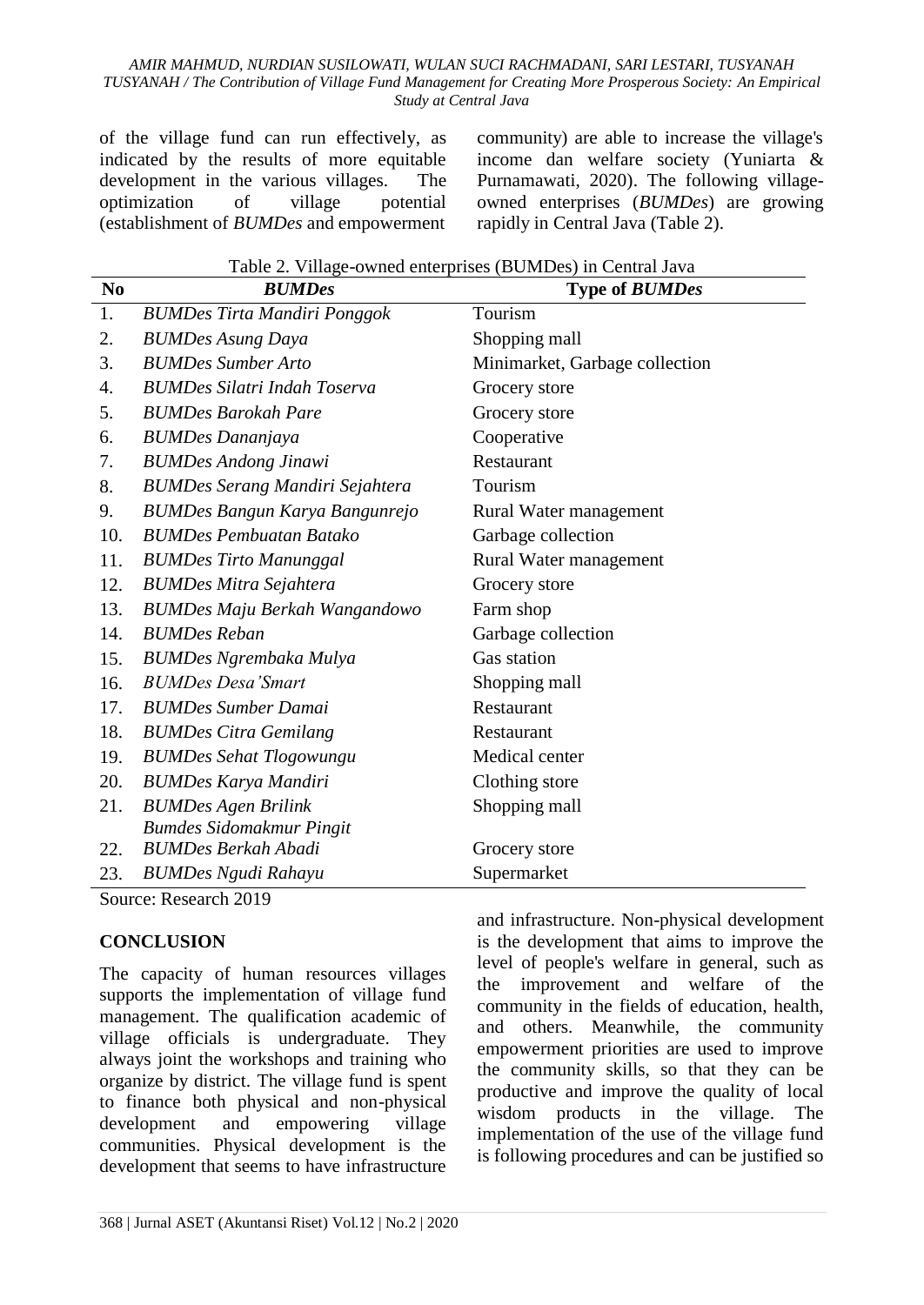that transparency and accountability goals can be realized.

The business activities of Village-Owned Enterprises originating from the village fund have proven to be able to move the economy of the village community forward. Thus, it is suggested that first, the village fund management model should be prepared to guarantee more careful planning, effective and efficient implementation, and reliable supervision. Second, socialization and training for the village officials are strongly required to realize more accountable village fund management.

This research has implications for the implementation of government decentralization. The implementation of decentralization of the village government, especially in the financial management of village funds, the village government collaborates with community leaders, village youth, religious leaders, and investors. Community leaders, village youths, and religious leaders play a role in the implementation of village budget planning through musrenbangdes so that activities that benefit the community are agreed. Furthermore, investors play a role in Anthopoulou, T., Kaberis, N., & Petrou, M.

(2017). Aspects and experiences of crisis in rural Greece. Narratives of rural resilience. *Journal of Rural Studies*, *52*, 1–11. https://doi.org/10.1016/j.jrurstud.2017.03 .006

- Astami, E. W., Tower, G., Rusmin, R., & Neilson, J. (2010). The effect of privatisation on performance of stateowned-enterprises in Indonesia. *Asian Review of Accounting*, *18*(1), 5–19. https://doi.org/10.1108/13217341011045 971
- Batara, E. (2017). *Are government employees adopting local e-government transformation ? expectations*. *11*(4), 612–638. https://doi.org/10.1108/TG-09- 2017-0056
- Boonperm, J., Haughton, J., & Khandker, S. R. (2009). Does the Village Fund matter

providing business credit for cooperation in building the sustainability of Village-Owned Enterprises. Furthermore, monitoring of the implementation of village activities is carried out by all members of the village community. The development and strengthening of Village-Owned Enterprises are carried out jointly between the village government and the community. So, there can be minimize conflicts of interest between village official and community. Likewise, Village-Owned Enterprises are monitored and supervised by both.

The evidence is based on 12 village in Central Java and may not reflect actual practices nor the perceptions of others. The paper focuses on the mapping priorities of village fund and development of Village-Owned Enterprises and has not analyzed other aspecs such as performance and sustainable business.

This study provides recommendations for future researchers to examine the performance of Village-Owned Enterprises and their impact on the development and welfare of rural communities.

# **REFERENCES**

in Thailand? *Policy Research Working Paper, The World Bank*, *July*, 34.

- Boonperm, J., Haughton, J., & Khandker, S. R. (2013). Does the Village Fund matter in Thailand? Evaluating the impact on incomes and spending. *Journal of Asian Economics*, *25*, 3–16. https://doi.org/10.1016/j.asieco.2013.01. 001
- Carter, A. J., Burritt, R. L., & Pisaniello, J. D. (2013). The dual roles for accountants in sustaining rural communities. *Accounting Research Journal*, *26*(2), 130–153. https://doi.org/10.1108/ARJ-12-2012-0093

Desa, P. (2014). *www.bphn.go.id*.

Feriady, M., & Susilowati, N. (2019). Inisiasi Pembentukan Bumdes Bersama untuk Meningkatkan Perekonomian Desa di Kecamatan Jambu Kabupaten Semarang. *Jurnal Abdimas*, *23*(2), 112–116.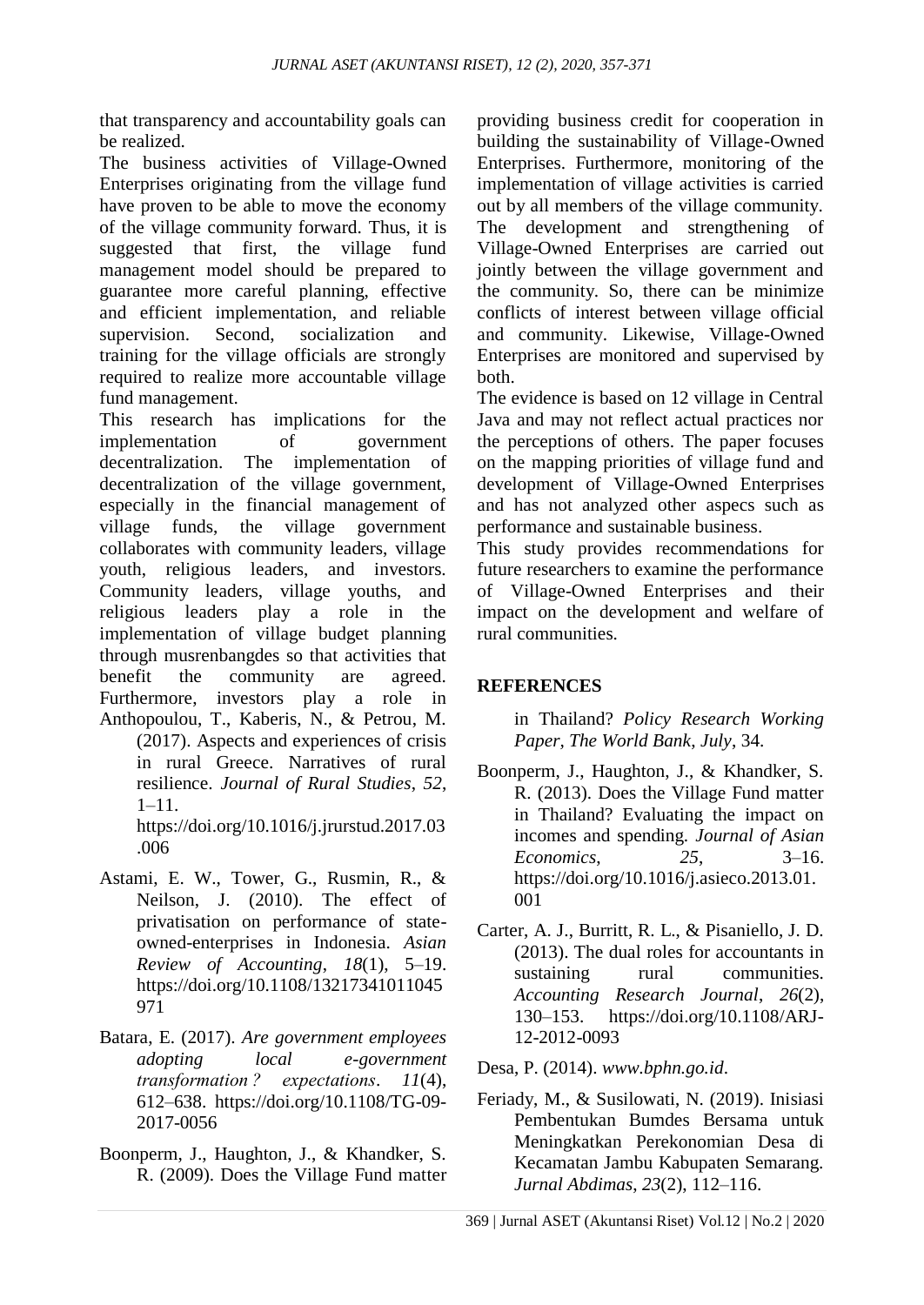*AMIR MAHMUD, NURDIAN SUSILOWATI, WULAN SUCI RACHMADANI, SARI LESTARI, TUSYANAH TUSYANAH / The Contribution of Village Fund Management for Creating More Prosperous Society: An Empirical Study at Central Java*

- Fitriyani, L. Y., Marita, M., Widyastuti, W., & Nurahman, R. W. (2018). Determinants of Village Fund Allocation. *Jurnal Akuntansi Multiparadigma*, *9*(3), 526–539. https://doi.org/10.18202/jamal.2018.04.9 031
- Galani-Moutafi, V. (2013). Rural space (re)produced - Practices, performances and visions: A case study from an Aegean island. *Journal of Rural Studies*, *32*, 103–113. https://doi.org/10.1016/j.jrurstud.2013.04 .007
- Gödecke, T., & Waibel, H. (2011). Ruralurban transformation and village economy in emerging market economies during economic crisis: Empirical evidence from Thailand. *Cambridge Journal of Regions, Economy and Society*, *4*(2), 205–219. https://doi.org/10.1093/cjres/rsr008
- Grossi, G., Sargiacomo, M., & Skoog, M. (2019). *Accounting , performance management systems and accountability changes in knowledge-intensive public organizations A literature review and research agenda*. *32*(3). https://doi.org/10.1108/AAAJ-02-2019- 3869
- Kislat, C., & Menkhoff, L. (2016). The village fund loan programme: Who gets it, keeps it and loses it? *Vulnerability to Poverty: Theory, Measurement and Determinants, with Case Studies from Thailand and Vietnam*, 283–304. https://doi.org/10.1057/9780230306622\_ 11
- Menkhoff, L., & Rungruxsirivorn, O. (2011). Do village funds improve access to finance? Evidence from Thailand. *World Development*, *39*(1), 110–122. https://doi.org/10.1016/j.worlddev.2010. 09.002
- Meutia, I., & Liliana, L. (2018). The Management of Village Fund Finances. *Jurnal Dinamika Akuntansi*, *9*(1), 63–81.

- Simonet, D. (2011). The New Public Management Theory and the Reform of European Health Care Systems: An International Comparative Perspective. *International Journal of Public Administration*, *34*(12), 815–826. https://doi.org/10.1080/01900692.2011.6 03401
- Subramaniam, N., Stewart, J., Ng, C., & Shulman, A. (2013). Understanding corporate governance in the Australian public sector: A social capital approach. *Accounting, Auditing and Accountability Journal*, *26*(6), 946–977. https://doi.org/10.1108/AAAJ-Jan-2012- 00929
- Suryadarma, D., & Yamauchi, C. (2013). Missing public funds and targeting performance: Evidence from an anti-

https://doi.org/10.15294/jda.v9i1.12009

- Pratiwi, D. N. (2020). an Analysis of Village Official'S Perception of the Village Financial System (Siskeudes). *Jurnal ASET (Akuntansi Riset)*, *12*(1), 165–175. https://doi.org/10.17509/jaset.v12i1.2306 7
- Purnamawati, I. G. A., & Adnyani, N. K. K. S. (2019). Peran Komitmen, Kompetensi, Dan Spiritualitas Dalam Pengelolaan Dana Desa. *Jurnal Akuntansi Multiparadigma*, *10*(2), 227–240. https://doi.org/10.18202/jamal.2019.08.1 0013
- Said, J., Alam, M. M., & Khalid, M. A. (2016). Relationship between good governance and integrity system: Empirical study on the public sector of Malaysia. *Humanomics*, *32*(2), 151–171. https://doi.org/10.1108/H-02-2016-0008
- Setyawan, S., Priyono, N., & Iswanaji, C. (2018). Development Model of E-Budgeting and E-Reporting System on the Management of Village Fund Finance. *Jurnal Dinamika Akuntansi*, *9*(1), 92–99. https://doi.org/10.15294/jda.v9i1.12000